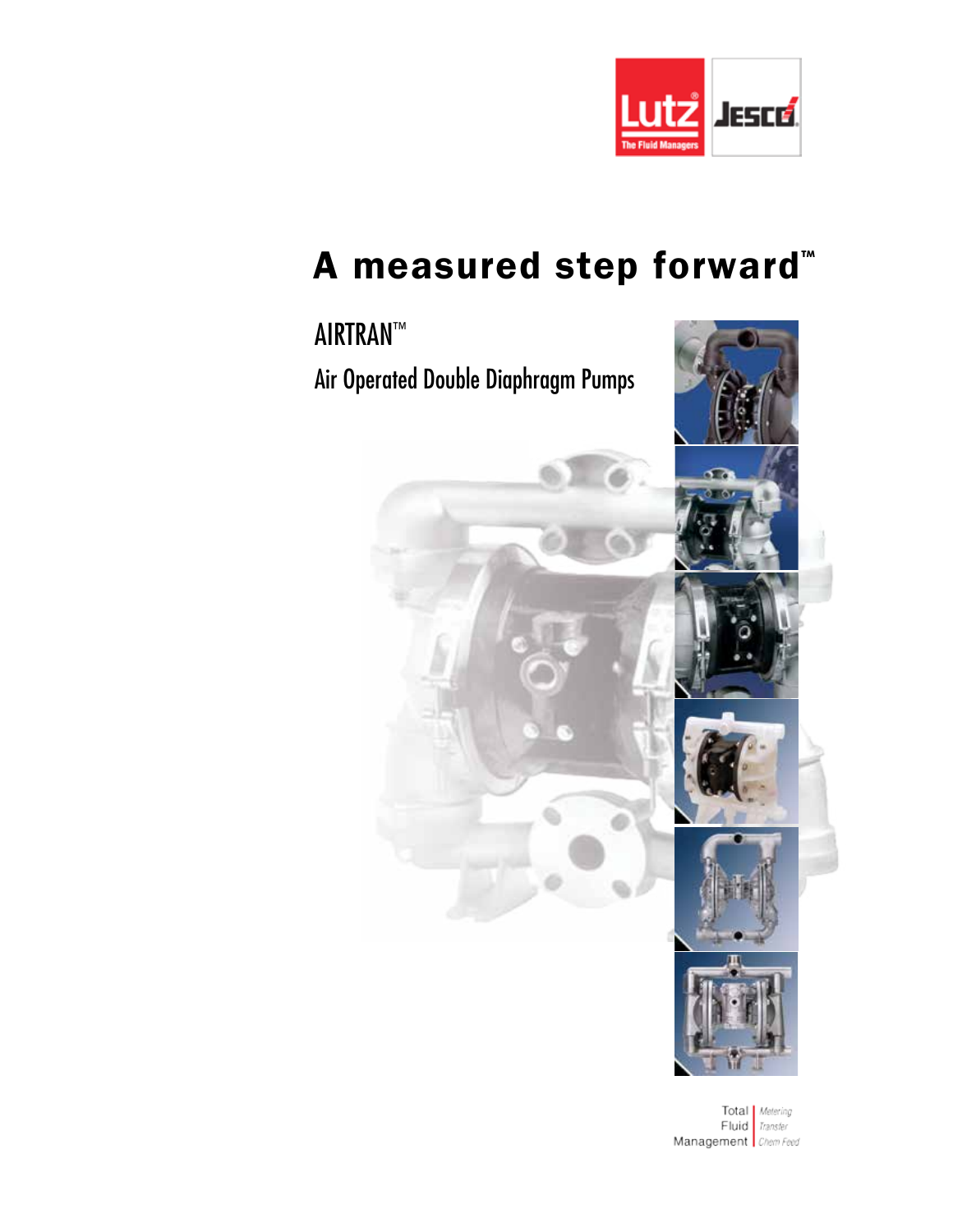# **AODD Pumps**

# Products you can rely on

Lutz-JESCO's AIRTRAN™ - Air Operated Diaphragm Transfer pumps are a natural complement to the Lutz-JESCO range of pumps.

Similarities to our existing range of pumps include their simplicity, versatility, and both ease of handling and maintenance.

Lutz-JESCO AIRTRAN™ pumps are available in many different sizes and materials of construction to suit all of your application needs. Both clamped and bolted versions are available.

The pump range comprises a 1/4" size, all the way to a 3" size.

Lutz-JESCO AIRTRAN™ pump housings are available in Polypropylene, PVDF, Nylon, Conductive Nylon, Aluminum and Stainless Steel, the membranes, ball valves and o-rings are available in Teflon®, FKM (Viton®), Geolast® (Buna-N) and Santoprene<sup>®</sup>.

Pump capacities go up to 255 GPM with maximum air pressures up to 120 PSI.







## Advantages of Lutz-JESCO Diaphragm Pumps

Absolutely lube free valve Corrosion free materials of construction Non-stalling function at low pressures Conductive materials available No close fitted or rotating parts Can safely run dry Variable pressure and speed

## Benefits for the Customer

High compatibility of parts Reduced stock of spare parts Service-friendly construction High dependability through modern valve technology Hermetically sealed system

No generated heat due to the absence of an electric motor Minimal product shear Self-priming, dry or wet No dynamic seals Portable Continuous running Can handle abrasive solids

Low wear of parts Easy assembly and disassembly No leakage and contamination in the compressed air system due to an improved air valve Reduced operating costs Gentle pumping of liquids and pastes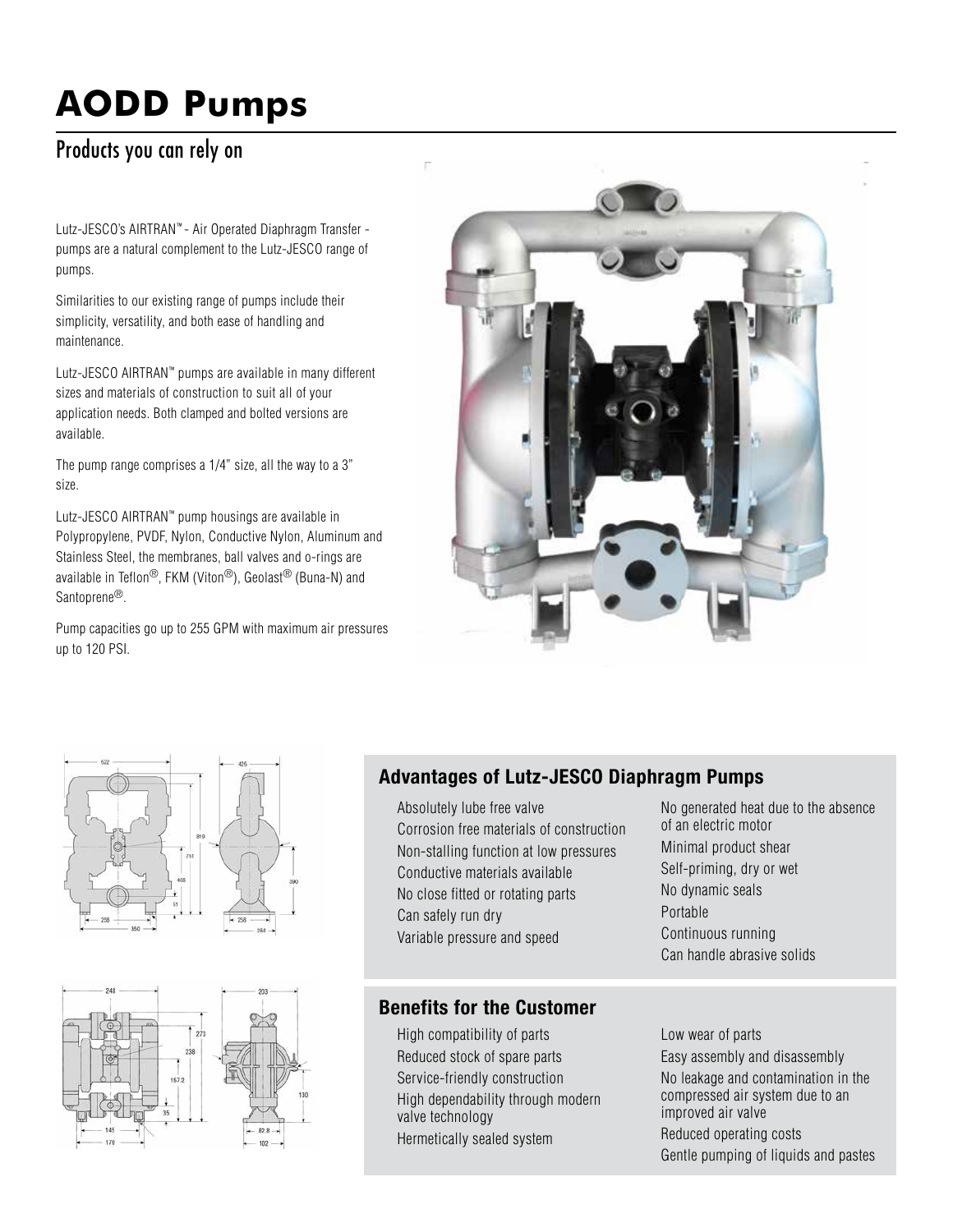# **AODD Pumps**

## For a variety of applications

#### LJ 1/4"

For the laboratory sector, small plants, requirements with small delivery volume at relatively high pressure.

| Delivery rate: | up to 4.3 GPM      |
|----------------|--------------------|
| Delivery head: | $\mu$ p to 100 PSI |
| Materials:     | PP, PVDF, Nylon    |

#### LJ 3/8"

Ideal for inks, paints, adhesives, waste oil, coolant recycling, and other specialized applications.

|  | Delivery rate:<br>Delivery head:<br>Materials: | up to 9 GPM<br>up to 120 PSI<br>PP, PVDF, Nylon |
|--|------------------------------------------------|-------------------------------------------------|
|--|------------------------------------------------|-------------------------------------------------|

#### LJ 1/2"

200-l-drum pumping, ink recirculation and feed, chemicals, solvents, acids, soap dispensing.

| Delivery rate: | up to 14 GPM                               |
|----------------|--------------------------------------------|
| Delivery head: | up to 120 PSI                              |
| Materials:     | PP, PVDF, Nylon, Aluminum, Stainless Steel |

#### LJ 1"

Drum and small tank transfer, pickling solutions, chemical feed.

| Delivery rate: | up to 48 GPM - metallic<br>up to 41 GPM - plastic |
|----------------|---------------------------------------------------|
| Delivery head: | up to 120 PSI                                     |
| Materials:     | PP, PVDF, Nylon, Aluminum, Stainless Steel        |

#### LJ 1 1/2"

Filter press, tank cleaning systems, pigments and resins.

Delivery rate: up to 115 GPM - metallic up to 130 GPM - plastic<br>Delivery head: up to 120 PSI<br>Materials: PP, PVDF, Aluminum, Stainless Steel

#### LJ 2"

Materials: Aluminum

**Size**

 $LJ$  3"

Paint, latex, ceramic slip, slurries, polymers, tank car fill and empty, foods. Delivery rate: up to 190 GPM - metallic up to 180 GPM - plastic<br>Delivery head: up to 120 PSI Materials: PP, PVDF, Aluminum, Stainless Steel LJ 3" Paint, latex, ceramic slip, slurries, polymers, tank car fill and empty. Delivery rate: up to 255 GPM Delivery head: up to 120 PSI LJ 1/4" LJ 3/8" LJ 1/2" LJ 1" LJ 1 1/2"  $LJ2"$ 





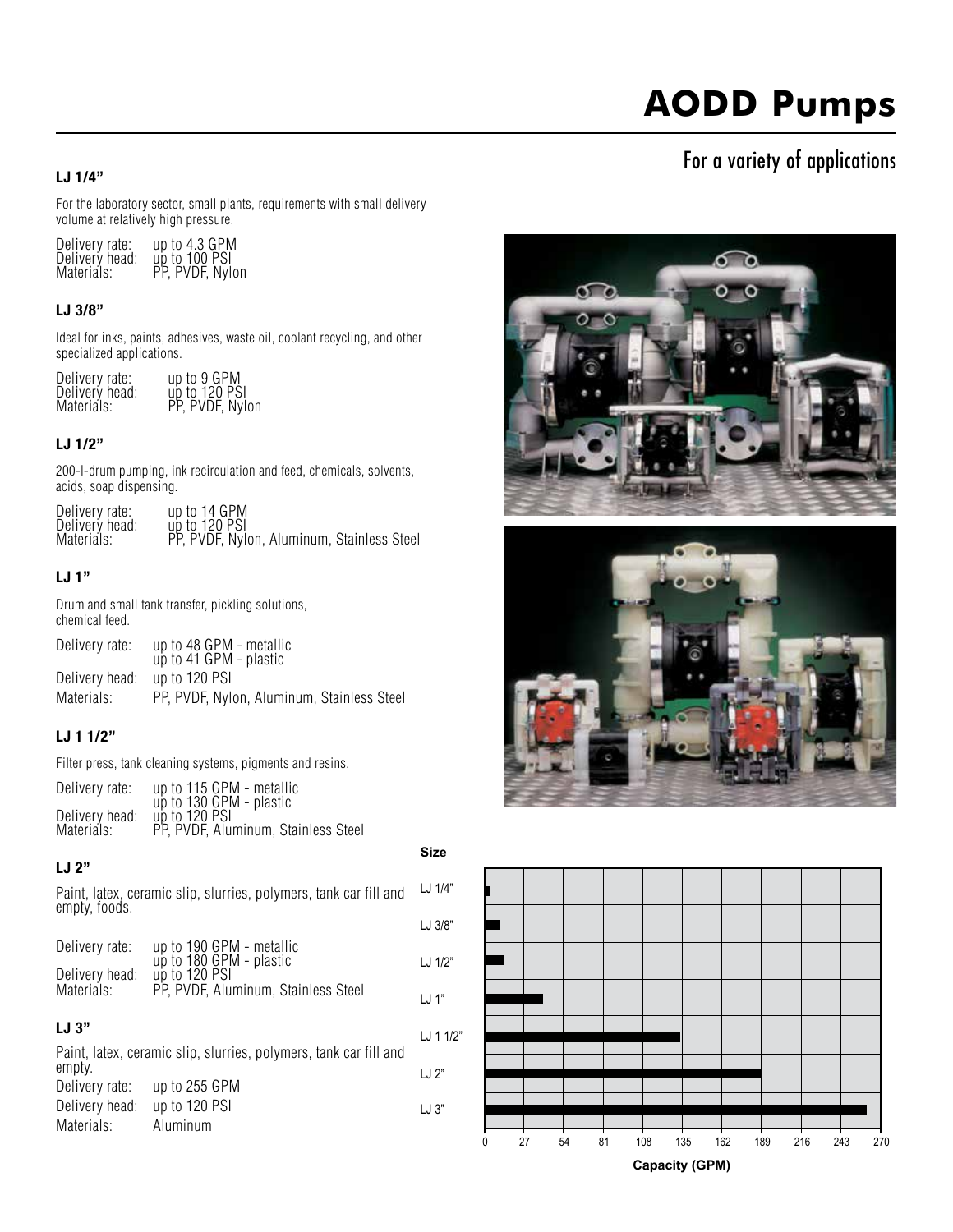## Serving many industry sectors



#### Common Examples of Industry **Sectors**

- Glass and Fiberglass
- **Marine/Shipbuilding**
- Metal and Steel
- **Mine and Construction**
- **Paint**
- Wood
- **Aviation**
- Electroplating/Surface Treatment
- Food and Beverage
- Automotive
- Chemical and Petroleum
- Clay and Ceramics

## Common Examples of Pump Applications

- 1/4" Decanting in the laboratory sector, small plants, applications with small flow rates at relatively high pressure.
- 3/8" Ideal for low flow applications like inks, paints, adhesives, waste oil, and coolant recycling.
- 1/2" 200-l-drum pumping, ink, re-circulation and feed, chemicals solvents, acids, soap dispensing.
- 1" Drum and small tank transfer, pickling solutions, chemical feed.
- 1 1/2" Filter press, tank cleaning systems, pigments and resins.
- 2" Paint, latex, ceramic slip, slurries, polymers, tank car fill and empty, foods.
- 3" Paint, latex, ceramic slip, slurries, polymers, tank car fill and empty.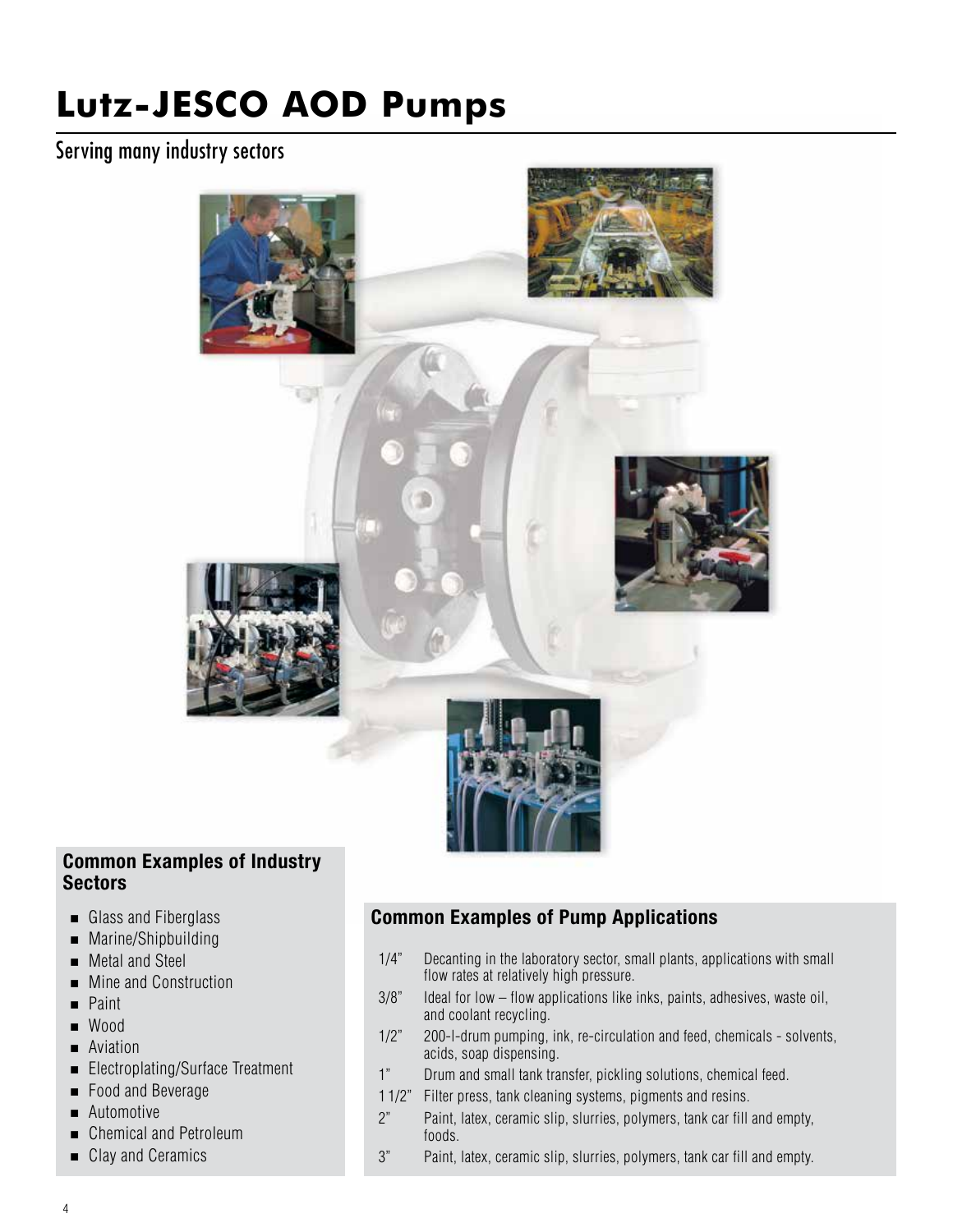For a variety of applications

Lutz-JESCO Double Diaphragm Pumps are designed for a variety of industrial applications.

## Stationary or Mobile Installation

Lutz-JESCO double diaphragm pumps can be installed either permanently or in a way that they can be transported from one point of application to another, as required. Liquids can be pumped from portable or fixed drums and tanks to other containers, or to specific application locations.



When the suction of the pump is above the level of the liquid, the pump has to prime the medium. In dry conditions, the Lutz-JESCO double diaphragm pumps have a lift capacity of up to 14.8 ft.

Lutz-JESCO's double diaphragm pumps are also ideally suited when pumping abrasive, dense and/or highly viscous liquids from drums and containers. To facilitate these applications, the 1/2" and 1" sizes can be supplied with suction pipe and adapter.

Lutz-JESCO double diaphragm pumps can also be operated when submerged. Care should be taken with respect to the materials in contact with the liquid. Also, the air outlet needs to be above the liquid level.

When the liquid level is above the suction of the pump, the pump suction is considered positive or flooded. Under this condition the intake can be regulated by a suitably sized valve.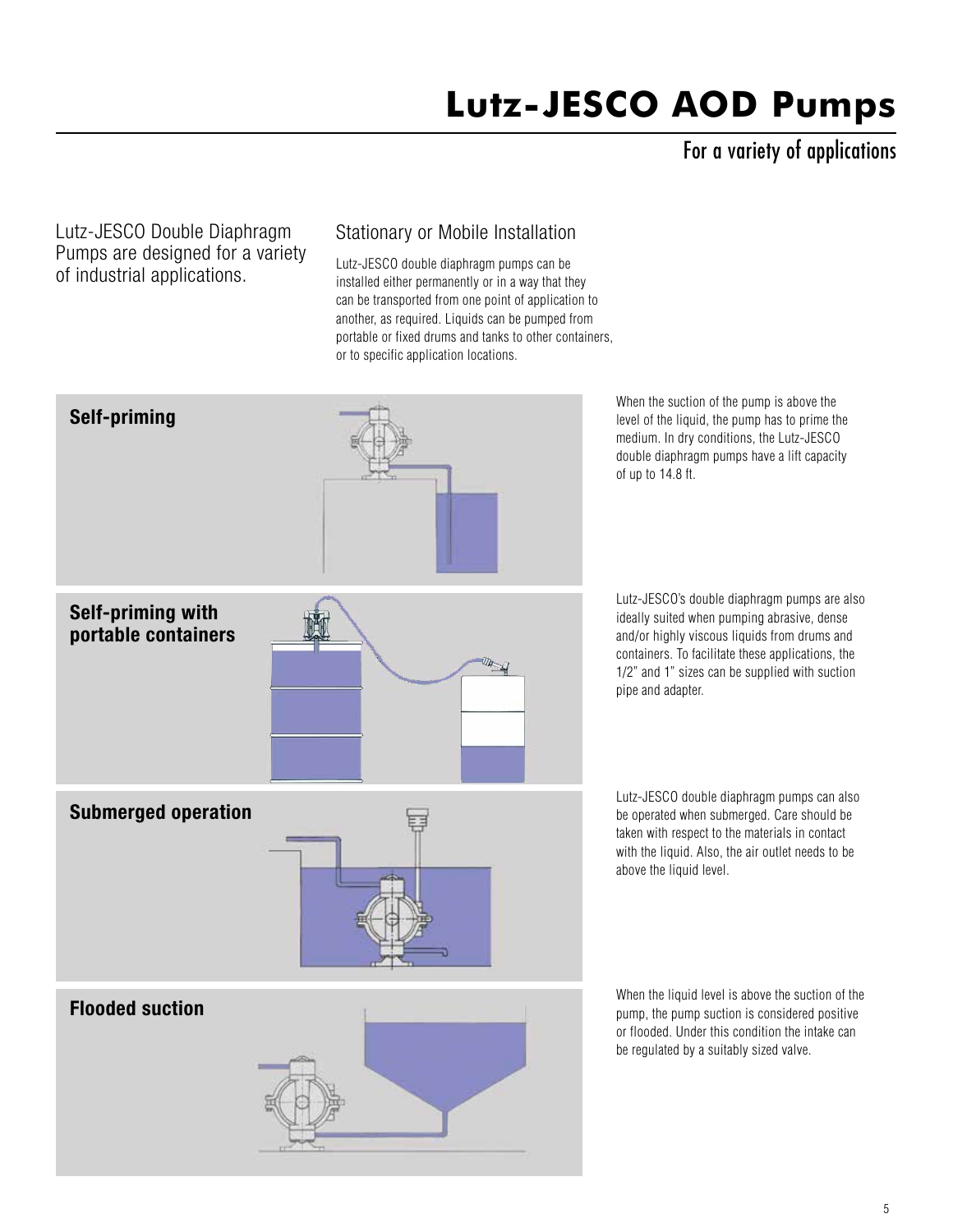## How it works

In design, the Lutz-JESCO Double Diaphragm Pumps reflects the state of the art. The pumps can be easily disassembled, repaired and reassembled in a short time.

By supplying compressed air to the air valve, air is ported through the air valve piston (either in an upward or downward position) into the center block where two directional ports direct the air either to the left or the right side of the pump (depending on the air valve piston position). When in the air chamber, the air pressure is applied on the back side of one diaphragm, forcing the pumped liquid out of the liquid chamber into the discharge manifold.

As the two diaphragms are connected by a diaphragm connecting-shaft, the other diaphragm is pulled towards the center of the pump, causing a suction stroke on the opposite side.

Ball valves hereby open and close alternately to fill and empty the chambers, and to block any backflow.

At the end of the shaft stroke, the air mechanism (air valve piston) automatically shifts the air

pressure to reverse the action of the pump, simply put - a 1:1 ratio reciprocating pump.

The air pressure supplied to the pump is hereby directly related to the output of the liquid pressure (i.e. 6.8 bar air inlet equals 6.8 bar discharge).

The pump has two liquid chambers, two air chambers, and two diaphragms. In each pair of chambers, the liquid and air chambers are separated by a flexible diaphragm.

Each diaphragm is sandwiched between two supporting plates, and bolted to a common shaft. This diaphragm-shaft assembly moves back and forth as

compressed air, directed by the air valve, enters or exits either the right or left air chamber. Each liquid chamber is equipped with two ball check valves which automatically control the flow of fluid through the chambers and manifolds of the pump.





**D** Discharge 2 Air valve **3** Air inlet **4** Liquid chamber **5** Air chamber **5** Suction **D** Inlet manifold **B** Inlet ball check valve **D**iaphragm **D** Diaphragm connecting-shaft **11** Outlet ball check valve **D** Outlet manifold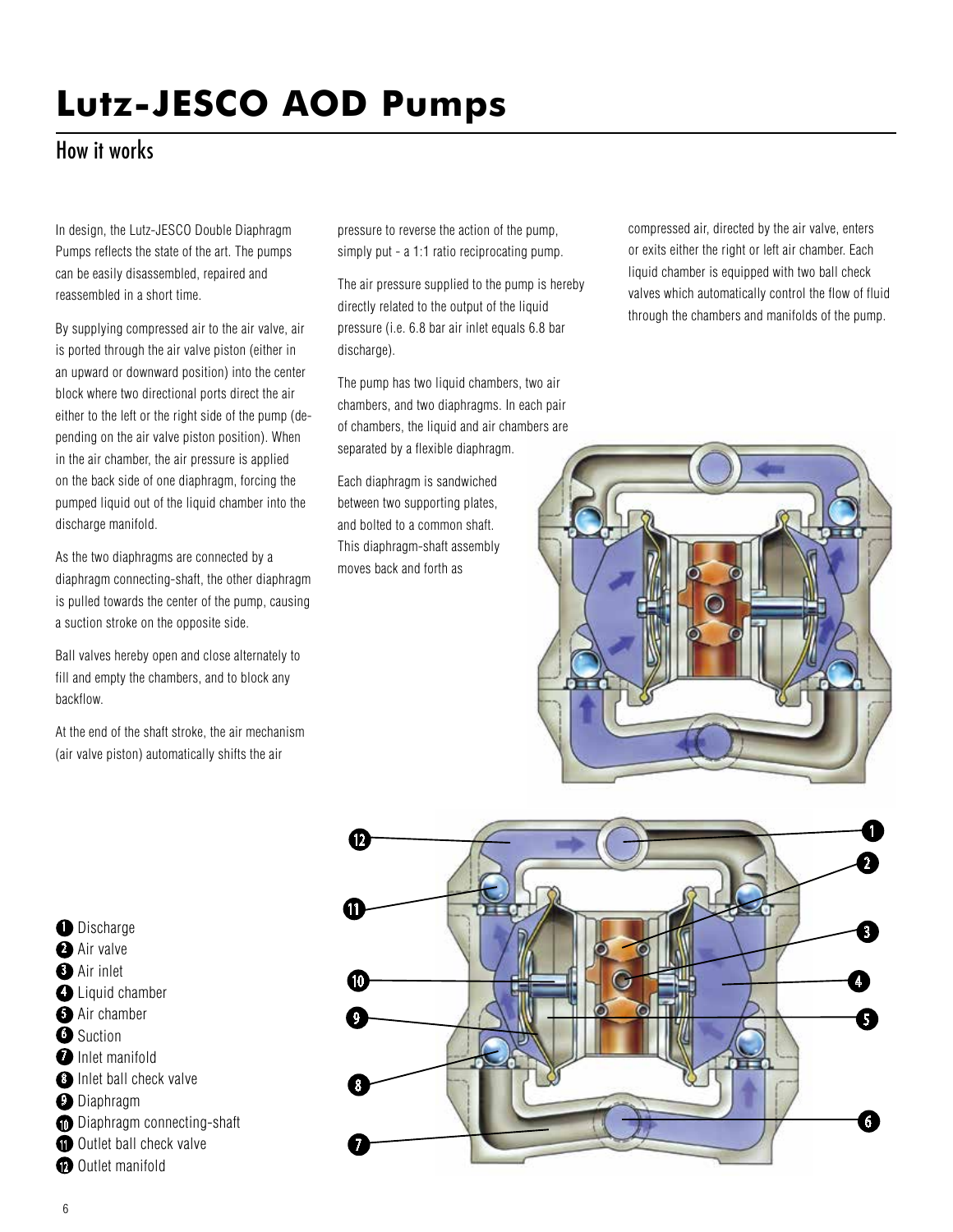# The heart of the Lutz-JESCO Double Diaphragm Pump



#### Construction of the Air Valve System

The valve spool is constructed of Delrin (Acetal), a material which is often and successfully used for pump bearings. The surface of the spool has a very low roughness value. This guarantees a minimal friction between spool, air valve bore, and lip seals.

The shuttle valve is made of a selflubricating polyamide compound. The valve plate is of hard-chrome plated steel, whereas the surfaces of both components are lapped. The minimization of surface contact differences result in the least possible friction.

## Function of the Air Valve System

The valve spool is shifted by the supply air, which flows through the air valve and the centre block.

The supply air in the centre block is hereby controlled by the diaphragm shaft, which simultaneously also serves as pilot shaft. From the compressed air in the centre block, a constant partial current affects the valve spool. This prevents the stalling of the spool and the diaphragm shaft. The combination of materials, the shape of the shuttle valve and the valve plate collectively reduce any frictioncaused heating.

The use of Acetal for the pilot sleeve of the diaphragm shaft and of Polyurethane for the o-rings result in an extraordinary lubrication-free and wear-proof air valve. The combination of self-lubricating material for the shuttle valve, the lapped and wear-proof surfaces of shuttle valve and valve plate, and the correct material for the valve spool guarantee a lubrication-free operation over the entire life time of the pump.